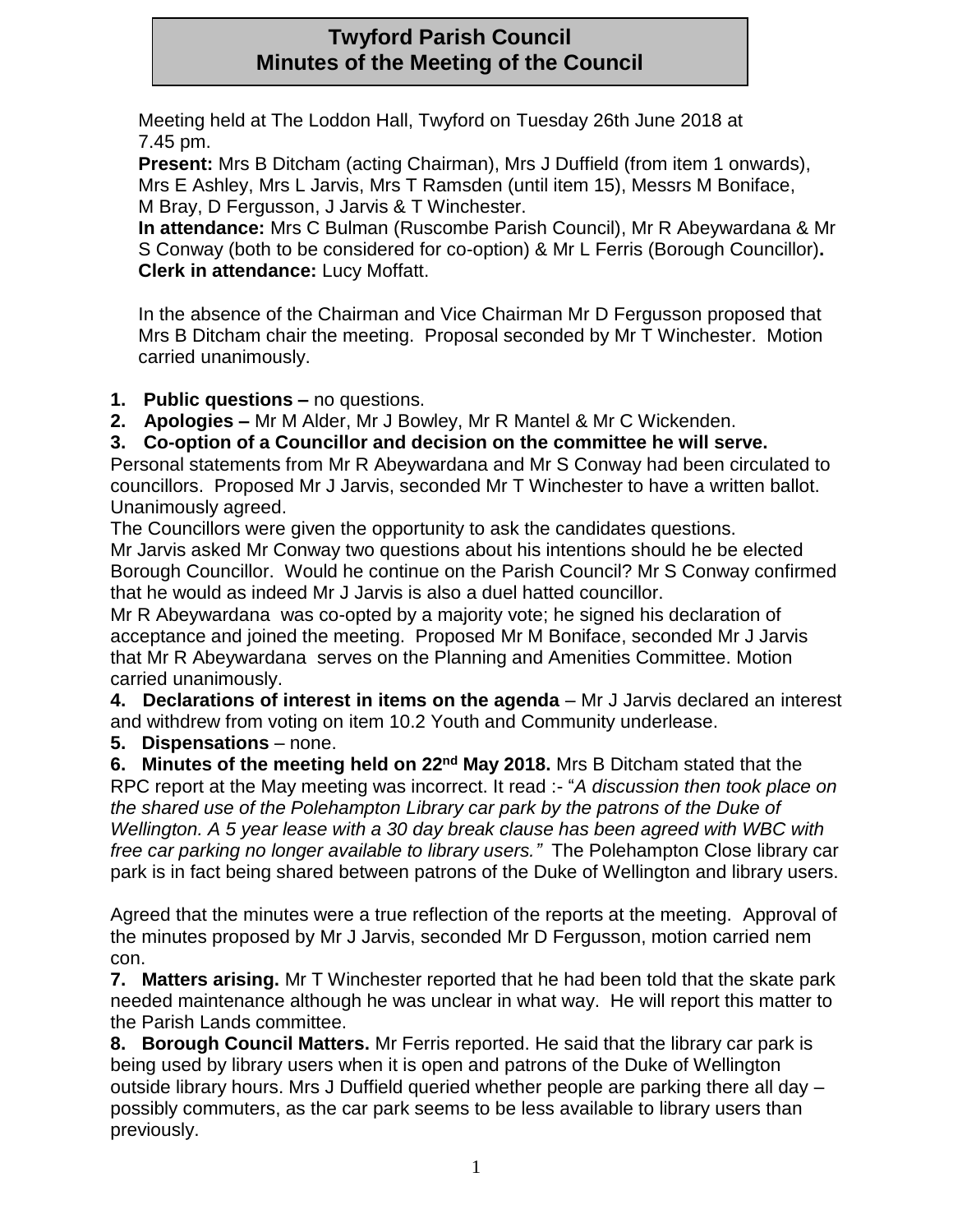Mr Ferris reported:

- He has a meeting with Thames Valley Police on Friday to discuss antisocial behaviour and the traveller incursion.
- The latest Sheeplands court case the judge was in favour of Sheeplands and the Borough Council were accused of potentially acting in bad faith. WBC are appealing.
- Civil Parking Enforcement residential parking is difficult for businesses parking (such as plumbers etc). There is the suggestion of a 'business pass' system.
- Mr Ferris asked the Council to push for all 3 ward borough councillors to be involved in the Community Hub meetings. He had previously been told that WBC's Mangeet Gill was deciding on the attendees however it appears this is not the case. The Council were in agreement that all three ward councillors should be involved and it was suggested that the Council's representatives Mr J Bowley and Mr C Wickenden should raise this matter.

Mrs B Ditcham thanked the Borough Councillors for their help with the traveller incursion.

Mr M Boniface asked about further Traffic Regulatory Orders (TRO's) on roads such as Broad Hinton and Wessex Gardens. WBC car parking strategy has been put on hold throughout the first year of civil parking enforcement. Agreed for the Planning and Amenities committee to consider writing a letter to WBC's Josie Wragg.

Mr J Jarvis reported. He spoke about the WBC planning meeting where an application for a new bridge over the river Kennet was discussed. This is at the back of the Sutton Seeds industrial estate and will be for use by buses, walking and cyclists. The application was rejected on the basis of needing an easy access to the Reading Town centre. Mr Jarvis reported that the new road from Earley to Winnersh has been opened. At this stage it means that additional traffic is moving through the traffic lights which will cause chaos for the 6-9 months until phase 2 commences.

**9. Liaison with Ruscombe Parish Council.** Mrs Bulman reported that RPC have a new clerk – Ruth Reid. She has a PO box for correspondence. A councillor vacancy has been advertised. 4 residents attended the Annual Parish Meeting. Mrs Bulman mentioned CIL projects and how much RPC will receive for development. St James Church have submitted and withdrawn a further set of plans. RPC were not advised of planning applications for the telecom boxes which have been installed.

### **10. Reports and to receive any recommendations from committees:**

## 10.1 **Planning and Amenities Committee & Neighbourhood Plan 05.06.18**

Mrs Ditcham reported highlighting: 8.1 - that the village noticeboard is due to be installed; 8.2 – that WBC have said the extension of the rural footpath outside Ruscombe Down is not practicable and further details have been requested as to why not; 10.1.1 summary of planning applications.

Mrs Ditcham reported on the Neighbourhood Plan. 3 groups were formed following the public meeting 1) housing and transport 2) future and 3) publicity, distribution and surveys. Group 1 have met and group 2 meet on  $27/6/18$ . They will all meet on  $2^{nd}$  July to feed back and put requests to group 3. Mrs Ashley suggested a reminder of the meeting should go out in advance of the 2<sup>nd</sup> July.

### 10.2 **Parish Lands Committee & Fete sub-committee 12.06.18**

Mr D Fergusson reported. He highlighted items: 8 – Shared Access Telecoms Proposal; 10.3 – invitation to Superintendent Shaun Virtue to the October meeting; 11.5 –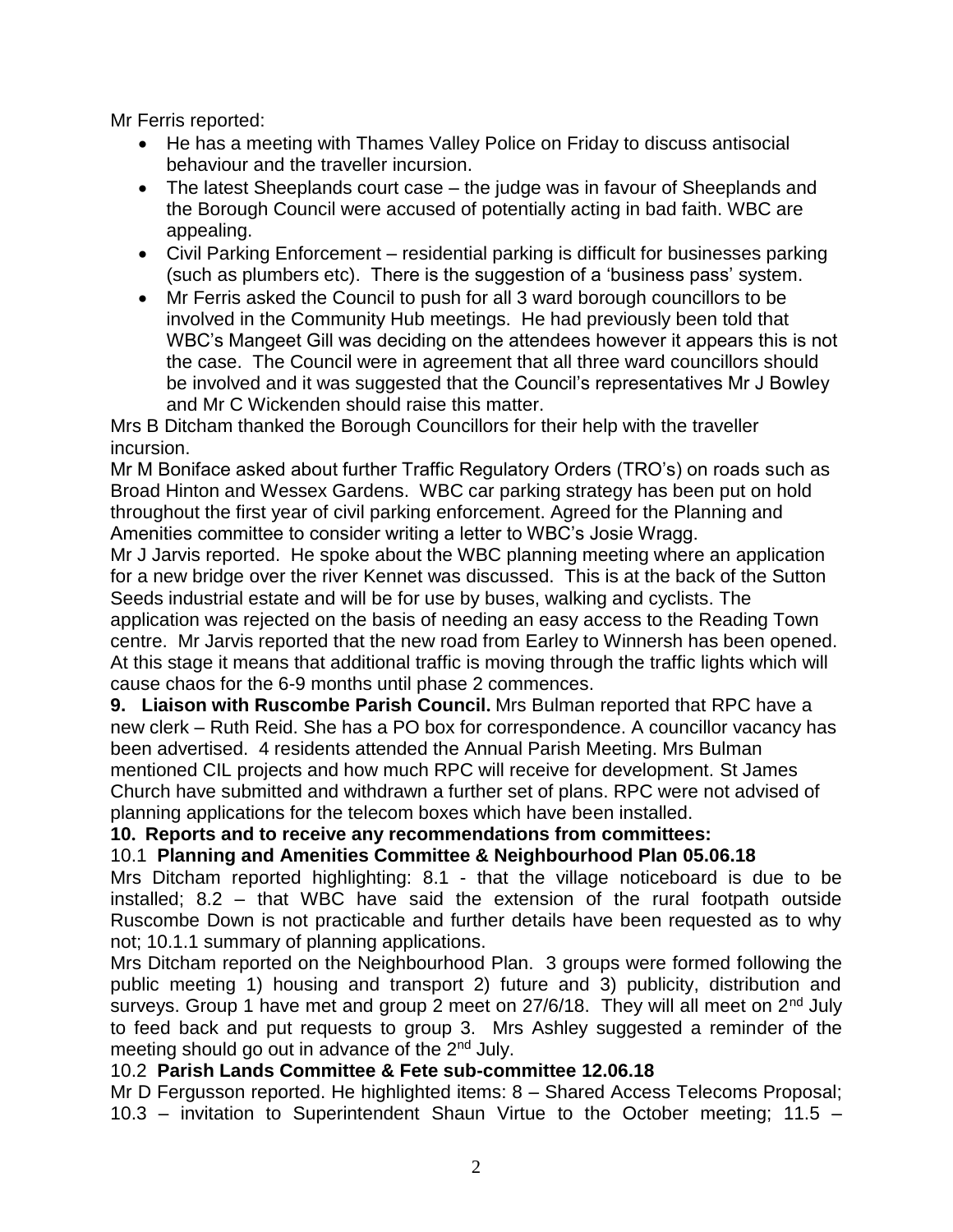allotment skip at the London Road allotments; 11.10 – allotment tree works quotes to be considered.

Mr J Jarvis declared an interest and withdrew from voting.

The committee **RECOMMEND to Full Council** approval of the Youth and Community underlease. Motion carried unanimously.

Mr J Jarvis reported on the fete plans. Everything is all in hand however help is required on the day.

### 10.3 **Finance and General Purposes Committee (no meeting due to insufficient business)**

## 10.4 **Parking Advisory Committee (no meeting)**

## 10.5 **Twyford Village Fete Committee**

The Terms of Reference:-

Purpose of the Committee:

The Committee is responsible for the planning and co-ordination of the annual Twyford Village Fete.

- 1. To work within the agreed budget.
- 2. To approve purchases or hire of equipment and materials for the event.
- 3. To agree and the book planned entertainment, food and drinks and stalls.
- 4. To give consideration to health and safety and review the risk assessment before the event.

Mr J Jarvis proposed approval of the Twyford Village Fete committee terms of reference. Seconded Mr D Fergusson, motion carried unanimously.

Members of the fete committee Mr J Bowley, Mr M Bray, Mrs B Ditcham, Mr D Fergusson, Mrs L Jarvis, Mr J Jarvis, Mr R Mantel & Mrs S Wisdom (non-councillor). Proposed Mr D Fergusson, seconded Mr J Jarvis, motion carried unanimously.

## **10.6 Other representatives reports**

10.6.1 Twinning report – Mrs E Ashley reported on the constitution, twinning weekend, invitation to a Sonning twinning function & social media. Mr J Jarvis reported that he had brought some plants back from Cuincy which have been planted in the Old Polehampton Boys School garden. Representatives have been invited back to Cuincy for a parade on November 9<sup>th</sup> to mark the First World War centenary. 28 children visited The Colleton School and they had a tour around Twyford. A pen pal arrangement has been set up between the children.

10.6.2 Community Hub meeting  $-$  A meeting has been scheduled for 18<sup>th</sup> July. Clerk to advise Mr J Bowley and Mr C Wickenden.

10.6.3 Twyford in Bloom meeting – no report.

10.6.4 Neighbourhood Action Group – Mrs E Ashley reported. The Piggott School reported that they have been placed in the top 2% in the recent league tables. They are trying to refurbish their car park. They reported drugs and alcohol concerns. The closure of Wargrave Fire Station has been delayed by a year – the NAG group supports the fire station and it was agreed for the Parishes to write to WBC in its support. A template letter will be drafted and circulated. Sonning have expressed concerns over speeding of over 60mph. Remenham started a neighbourhood plan however this has been cancelled due to a lack of support. Royal Berkshire Hospital have moved some of their services out to clinics. Pheasant and sheep rustling is on the increase as well as shed and outbuilding crime. Wokingham is still one of the safest places to live.

**11. Parking Advisory Committee** – A discussion took place on whether the committee had met its terms of reference. Mr Fergusson wanted the report to include independent quantitative research. He felt the report was opinion based rather than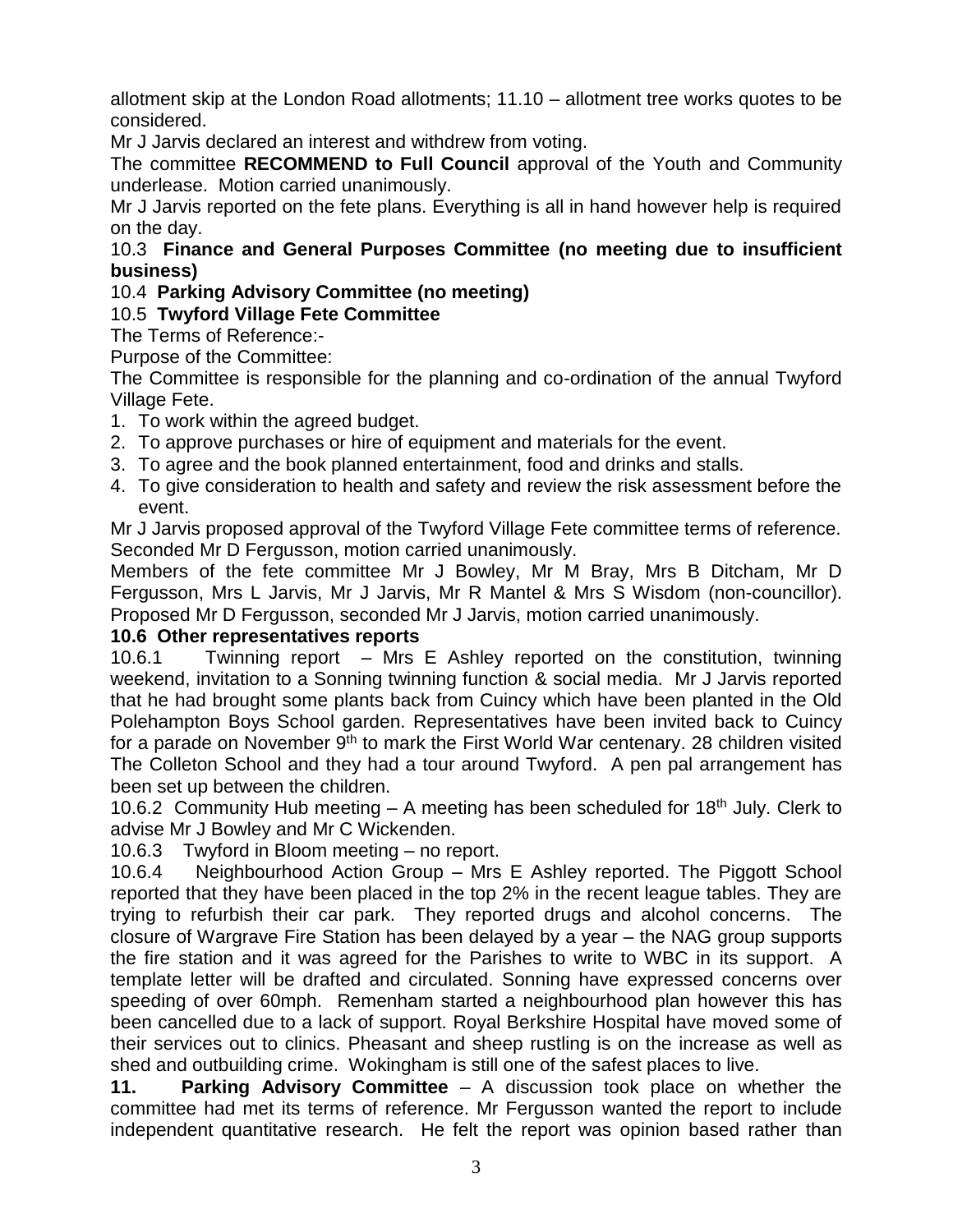factual. It was unanimously agreed for the Parking Advisory committee to remain on hold whilst the Neighbourhood Plan is developed. Parking Advisory committee to be relisted on the November Full Council agenda.

**12. Clerk's report** The clerk reported that the total cost of the traveller incursion amounted to £1,682. This was made up from £150 replacement keys, padlocks and chains, £435 clean up and the remainder in solicitor fees. Mr R Abeywardana suggested obtaining a copy of the solicitor file to use as a template for future incursions and the clerk will make arrangements for this. Nominations are invited for the Twyford Together Community Awards 2018. Categories include Business of the Year, Citizen of the year, Young Citizen, Volunteer of the year, Event of the year, Community Group of the year, Sports Person of the year & Twyford in Bloom. Mrs J Duffield will present the September Finance committee with the nominations for the Twyford Citizen of the Year and a decision will need to be taken at the Finance Committee ready for the presentation ceremony on Monday 24<sup>th</sup> September. Agreed to add the item as an agenda item at the July meeting to delegate powers to the Finance committee to make the decision for Citizen of the Year. The clerk urged councillors to let her know their availability to help out with the fete and for T shirt sizes required.

### **13. Items to be discussed at the next meeting** – no items.

**14. Correspondence (circulated to councillors by email):**

14.1 Twyford Together Executive Committee Meeting 14.05.18 (circulated 16.05.18)

14.2 WBC NEWS: Wokingham man fined £1,500 for dumping green waste (circulated 18.05.18)

14.3 Action for All E-Bulletin $\Xi$  (circulated 18.05.18)

14.4 YPWD - Thank You for your continual support - 12th May charity event (circulated 04.06.18)

14.5 WBC NEWS: Success prosecution recoups more than £100,000 from companies (circulated 04.06.18)

14.6 WBC NEWS: Cllr John Kaiser elected as new Mayor for Wokingham Borough (circulated 04.06.18)

14.7 RPC agenda & May minutes (circulated 07.06.18)

14.8 WBC Highway closure Thames Water - Charvil Lane, Sonning (circulated 07.06.18)

14.9 WBC NOTICE: Carers week 2018 (circulated 08.06.18)

14.10 Recent Travellers incursion in Twyford – letter from Lindsay Ferris to Shaun Virtue (circulated 21.06.18)

14.11 Age Concern AGM 18.07.18 – invitation passed to Mrs T Ramsden who will attend.

**15. List of authorised payments** – list dated 26.06.18. Approval proposed Mr J Jarvis, seconded Mr T Winchester. Motion carried unanimously.

**16. Dates of meetings:**

### **All meetings 7:45pm at Loddon Hall unless noted otherwise.**

| Neighbourhood Plan Public Meeting       | 02.07.18 (Loddon Hall |
|-----------------------------------------|-----------------------|
| 7:30 <sub>pm</sub>                      |                       |
| Neighbourhood Plan 7pm                  | 03.07.18              |
| <b>Planning and Amenities Committee</b> | 03.07.18              |
| Ruscombe Parish Council meeting (LJ)    | 04.07.18              |
| Fete Committee 7pm                      | 10.07.18              |
| <b>Parish Lands Committee</b>           | 10.07.18              |
| Meet your councillor session            | 14.07.18              |